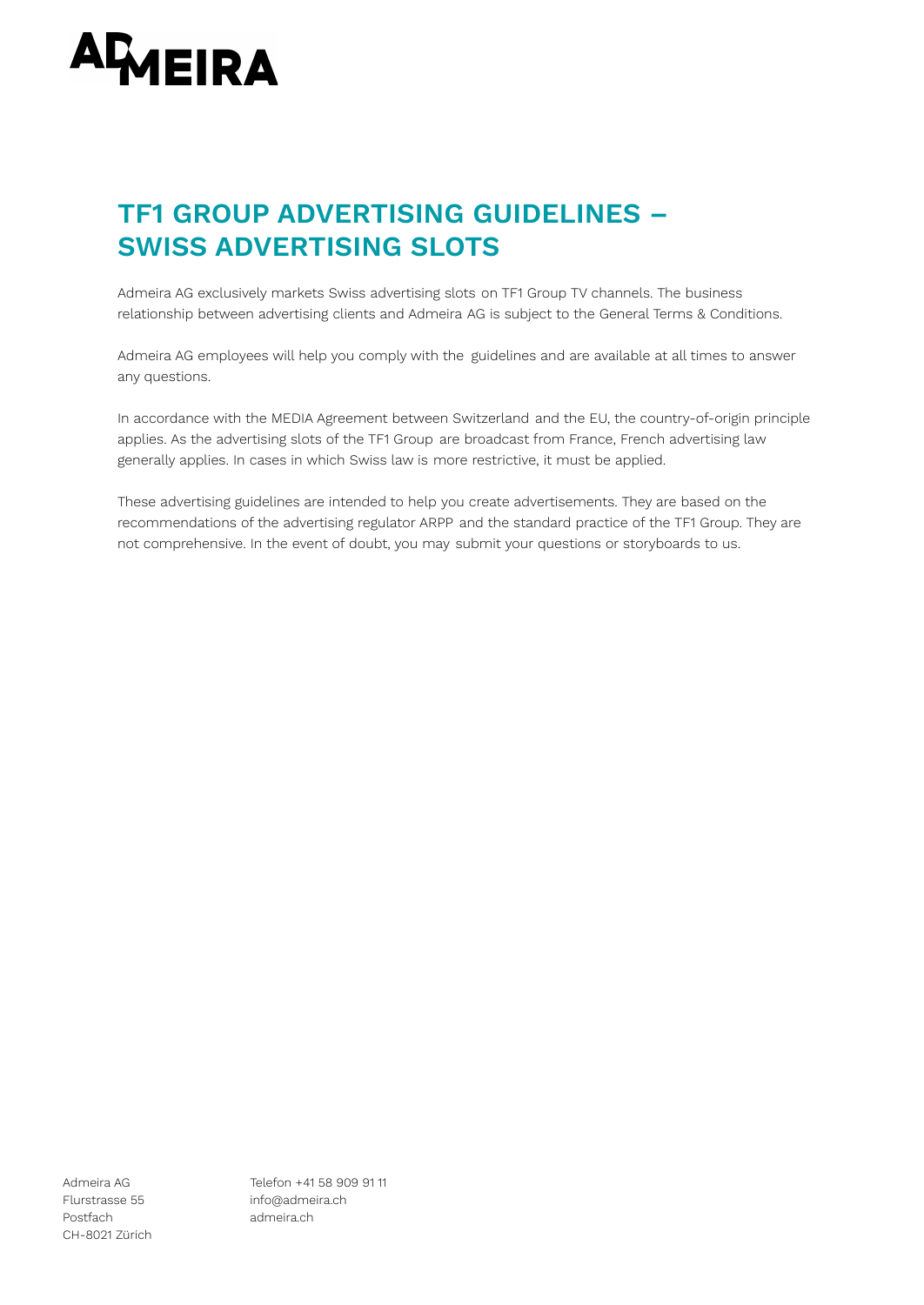# **GENERAL POINTS THAT APPLY TO ALL SECTORS:**

# **LEGIBILITY**

All information and corrections must be clearly legible under normal conditions.

In order to be clearly legible under normal conditions (sufficient time to read), the text must be displayed horizontally and the characters used must:

- be sufficiently large
- have normal character spacing
- appear in an easily legible font (this font does not have to be used throughout the entire spot)
- have a colour that forms a suitable contrast with the background; for example, avoid a light colour if the ad has a light-coloured background.

#### **FRENCH**

The *Loi Toubon* (law on the use of the French language) states that with a few exceptions, such as the precise name of a product or product range, foreign-language expressions must be translated into the corresponding French term without requiring a literal translation.

Slogans that accompany a brand must be translated in accordance with the *Loi Toubon*, even if they are officially registered.

Errors in French must be corrected.

Text on the packaging does not have to be translated unless it is emphasised through the font or the soundtrack.

## **ADVERTISING LANGUAGE AND ADVERTISING CLAIMS**

The use of superlatives; for example, the first, the leading, the best, the number one (No. 1), the specialist, etc.

The use of these phrases or similar wording must be based on unequivocal evidence.

Similarly, all statements on product results and/or customer satisfaction must be based on unequivocal evidence.

Furthermore, the word 'new' may only be used for products that are actually new, either in whole or in part. The use of this term is limited to one year as standard.

## **SOURCE REFERENCES**

If surveys and/or market research and results are mentioned, the source must be named. The source must be integrated into the spot so that it is clearly legible, and must include the following points: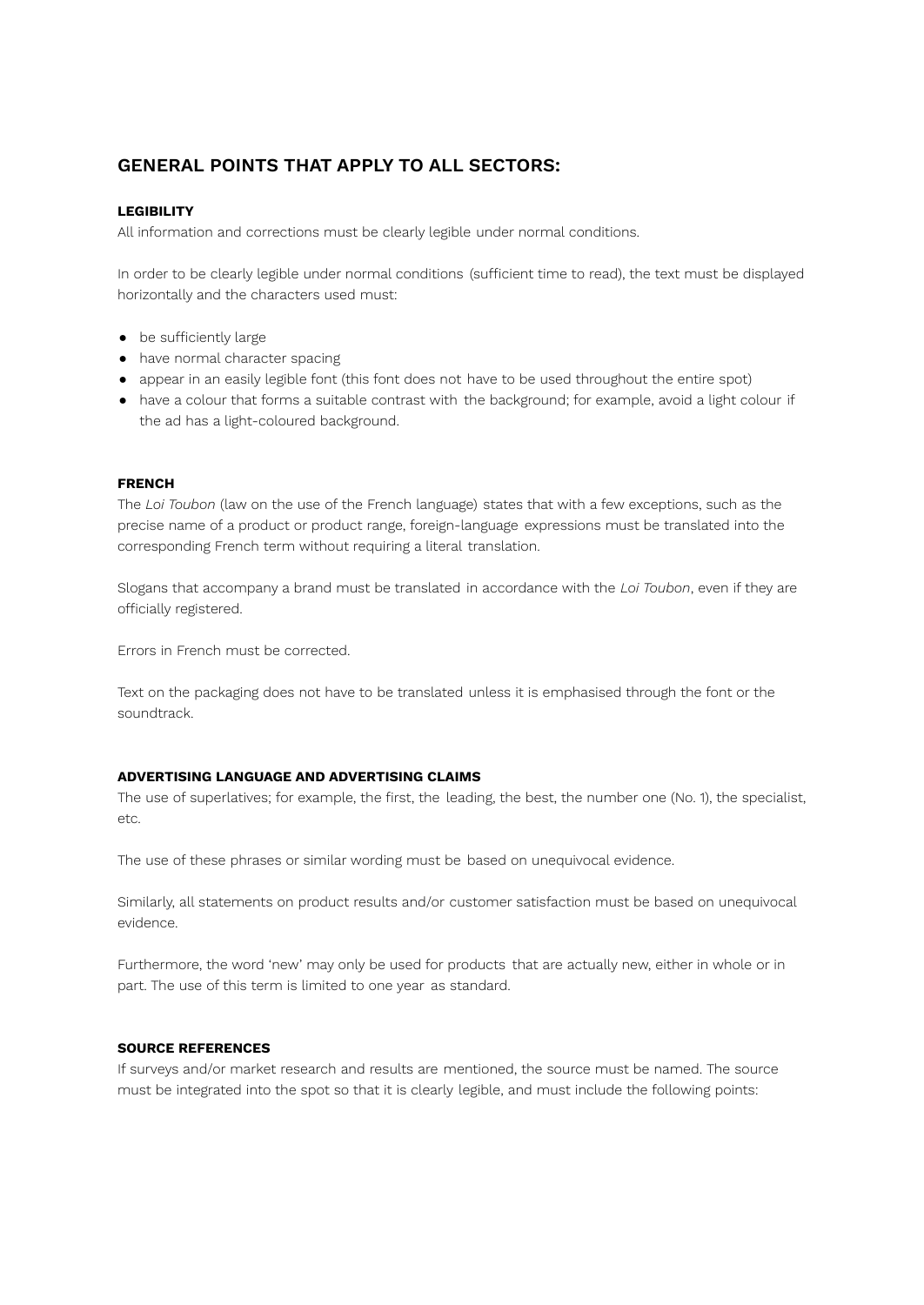#### **Market research:**

- Name of the institute (e.g. Nielsen)
- Study number (if applicable)
- Study time period (e.g. August 2020; 01/02/2020-31/08/2020).

Example: *'Study conducted by AC Nielsen, Swiss market, week 34/2020, updated regularly'*

#### **Surveys:**

- Who conducted the study?
- How many people were surveyed?
- Where was the survey conducted? (Switzerland, Germany, Austria, Europe, etc.)
- When was the study conducted?

Example: *'Product test with 2,600 consumers, conducted by an independent institute, Switzerland, March 2020'*

#### **DANGEROUS BEHAVIOUR**

The advertisement may not show any dangerous behaviour, any behaviour that could be perceived as dangerous, or any situations or behavioural patterns that would require this kind of behaviour.

Example: crossing the street without using a pedestrian crossing, driving without a seat belt, dancing dangerously close to the edge of a roof, improper handling of dangerous products, etc.

Close attention must be paid to the depiction of children and to advertisements aimed at children.

Example: children riding bikes without helmets, children playing dangerous games, children playing carelessly at the side of the road, children climbing on a bookshelf, etc.

# **IMAGES AND OBSERVATION OF PRIVACY RIGHTS**

Advertisements may not offend the sensibility of others, or shock or provoke the general public by depicting the image of a person violating human dignity or common decency.

Be careful with depictions of: nudity, stereotypes (country of origin, religion, gender), violence, subjugation, dependency.

The depiction of illegal behaviour or actions is prohibited.

#### **ENVIRONMENTAL PROTECTION**

Advertisements may not contain any depictions that could trivialise or dignify practices or ideas that run counter to the goals of sustainable development.

#### **EATING HABITS**

Balanced nutrition must be depicted.

No excessive consumption.

No snacking in place of meals.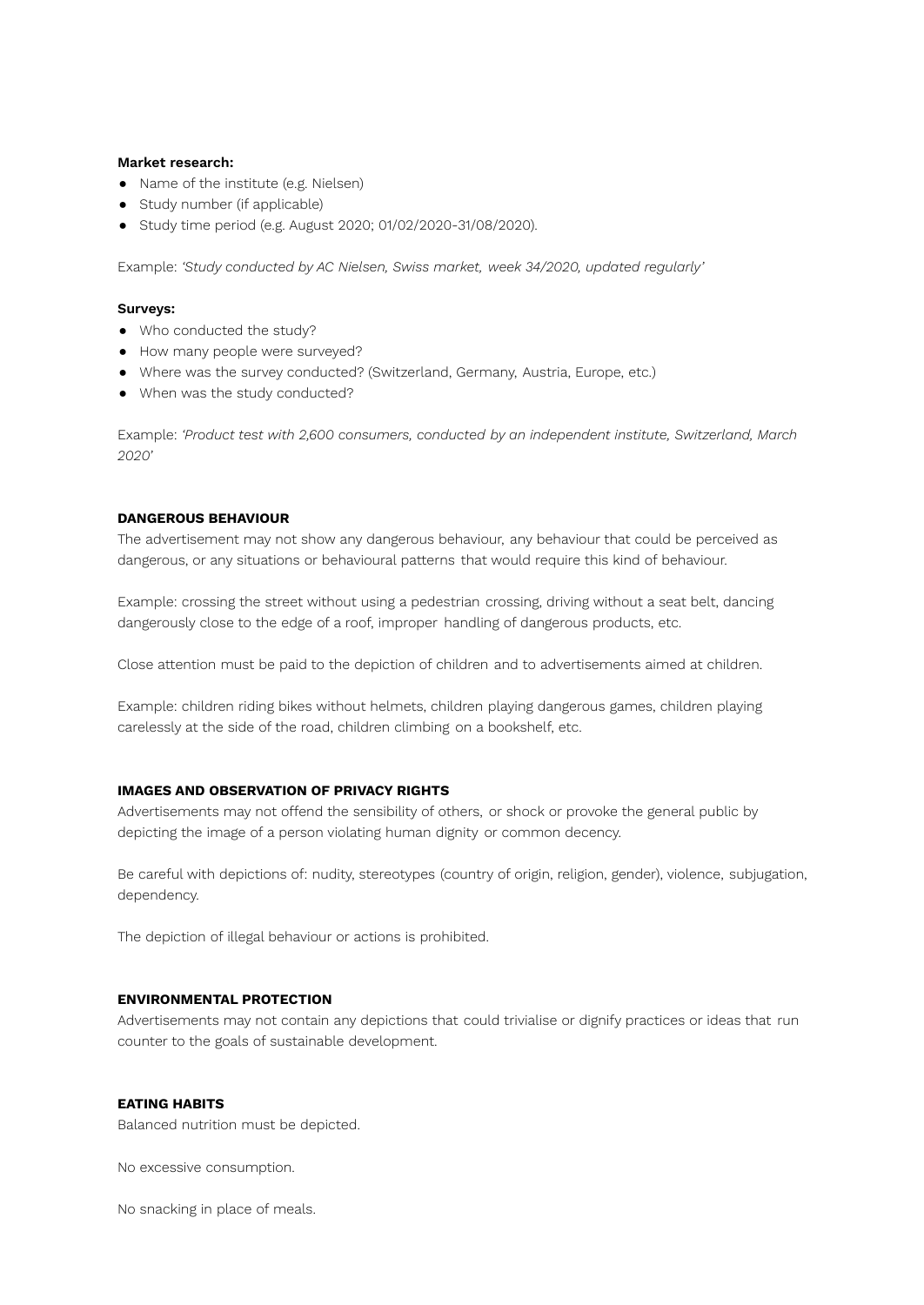### **DEPICTIONS OF SCREENS**

No scenes may be shown that involve consumption in front of a screen.

# **DEPICTIONS OF ALCOHOL, TOBACCO OR DRUGS**

#### **No reference may be made to any of these topics.**

Examples: the name of a well-known brand of alcoholic drink, bottles of alcohol in the shot, scenes in which alcohol is consumed, glasses that are clearly being used for the consumption of alcohol, cigarette smoking, actions that are connected with any of the above-mentioned substances.

Spoken and written references are prohibited.

## **CURRENCIES**

If a price is specified, the currency in question must be clearly specified. For this reason, the currency must be specified either verbally (off-screen narration) or in writing. Example: *'CHF 1,200'* or *'Price in Swiss francs'*.

#### **CASH**

The depiction of cash (notes and coins) is prohibited, in particular in connection with sales, contests and competitions.

The depiction of money in a poetic or historic context (e.g. children depositing money in a piggy bank) is permitted.

#### **CARS**

In terms of car advertising, ensure that no actions contrary to traffic regulations are depicted (e.g. driving without a seat belt, driving too fast, aggressive driving, endangerment of other road users, etc.).

The advertisement may not use speed as a sales argument or depict reckless or fast driving in an attractive manner. **This applies both to visual representations and statements set to music or depicted in writing.**

In terms of content, car advertisements must not be strictly limited to engine performance or the speed of the vehicle.

In terms of safety, the standard precautions that must be observed by every driver may not be violated. Environment: Vehicles may not be shown driving off-road.

Thematic links:

The following written information must be included in advertisements for leasing offers:

'A loan is a liability and must be repaid. Before taking out a loan, make sure that you are able to repay it" As with all other obligatory information, this statement must also be clearly legible. The word 'leasing' does not need to be translated. The relevant information is still compulsory with an interest rate of 0%.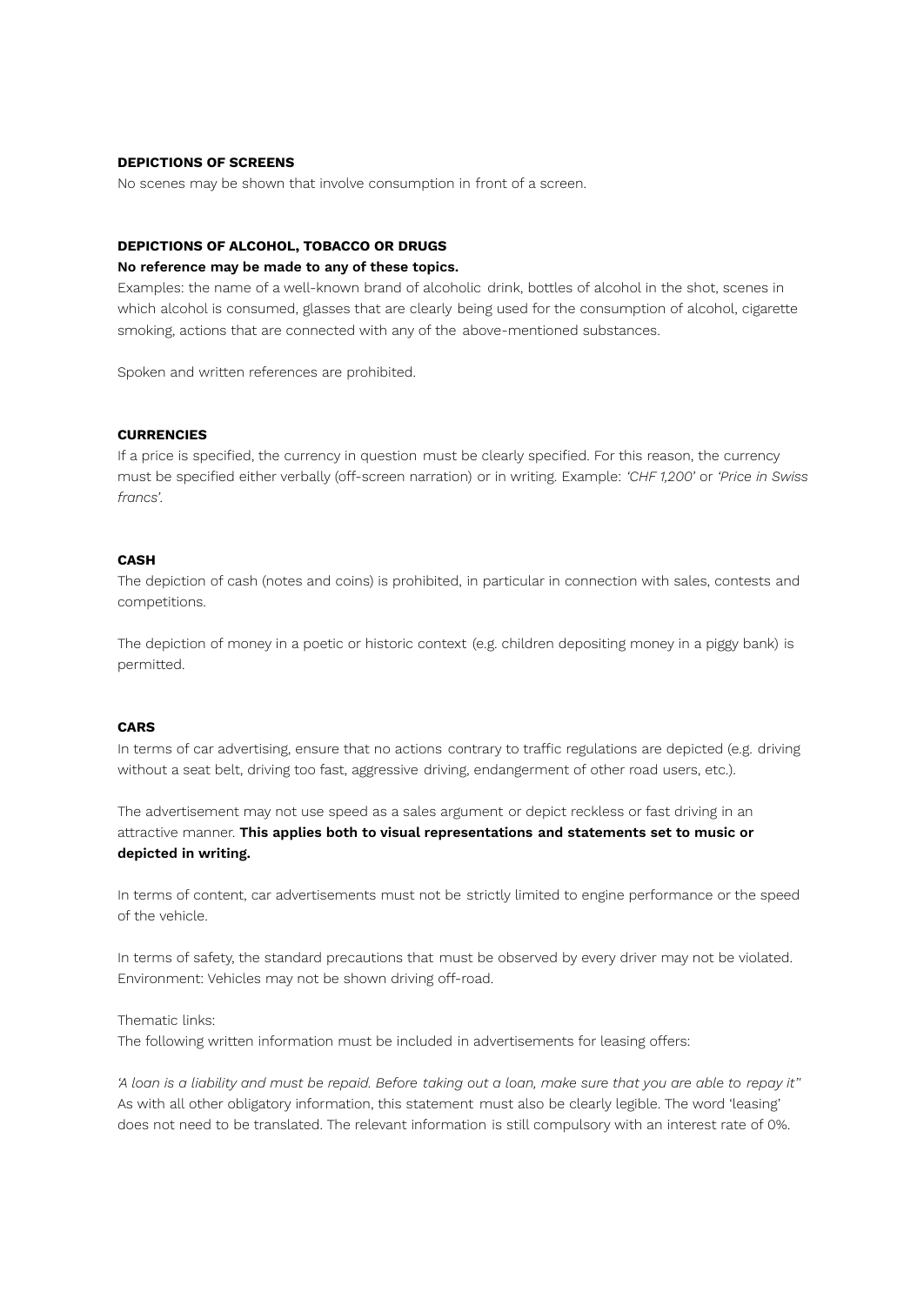Further general rules that must be observed for car advertisements:

- The exact name of the model must be shown.
- $\bullet$  Information about the CO<sub>2</sub> values are only compulsory if the advertisement refers to fuel consumption or  $CO<sub>2</sub>$  emissions (e.g. 'very low emissions').
- If a price for a car is specified in a TV spot, it must correspond to the vehicle shown. If the price of the vehicle shown is higher than the price stated, the price of the vehicle shown must also be indicated.
- If the available options for the vehicle are not included in the price, the phrase *'Options not included'* is required.
- In terms of trade-in prices or special offers, the length of validity must be specified.

# **ENERGY**

Energy suppliers, suppliers of HVAC technology and solid, liquid and gas fuels, battery manufacturers and providers of services connected with the consumption of corresponding forms of energy must include the following message audibly or legibly: *'Energy is our future. So we must conserve it'.*

# **RETAIL**

Advertising for promotions or special offers is permitted under the following conditions: The item(s) included in the special offer must be clearly identifiable. If the special offer applies to an item that could include accessories, it must be clear whether these accessories are included in the offer. (e.g. bedlinen set = one duvet cover 140×200 cm and two pillowslips 50×50 cm).

The promotional period must be specified.

Example: *'From 1 to 10 September' or 'Until 20 September'…*

If the promotion or special offer is limited to a specific number of items, this must also be clearly specified: *'While supplies last'* or *'Subject to availability'.*

Competitors' prices may be named as long as the number of retail chains and the date on which the prices were raised are specified.

Example: *'Price increase at five retail chains in week 24/2020.'*

If prices are permanently lower, the date and amount of inventory do not need to be specified.

All the important conditions for the purchase of the product at the price indicated must be clearly stated in the advertisement.

Example: *'Buy two items and get a third for half price', 'Only with your store card',* etc.

The Ordinance on Price Indication (PIO) applies.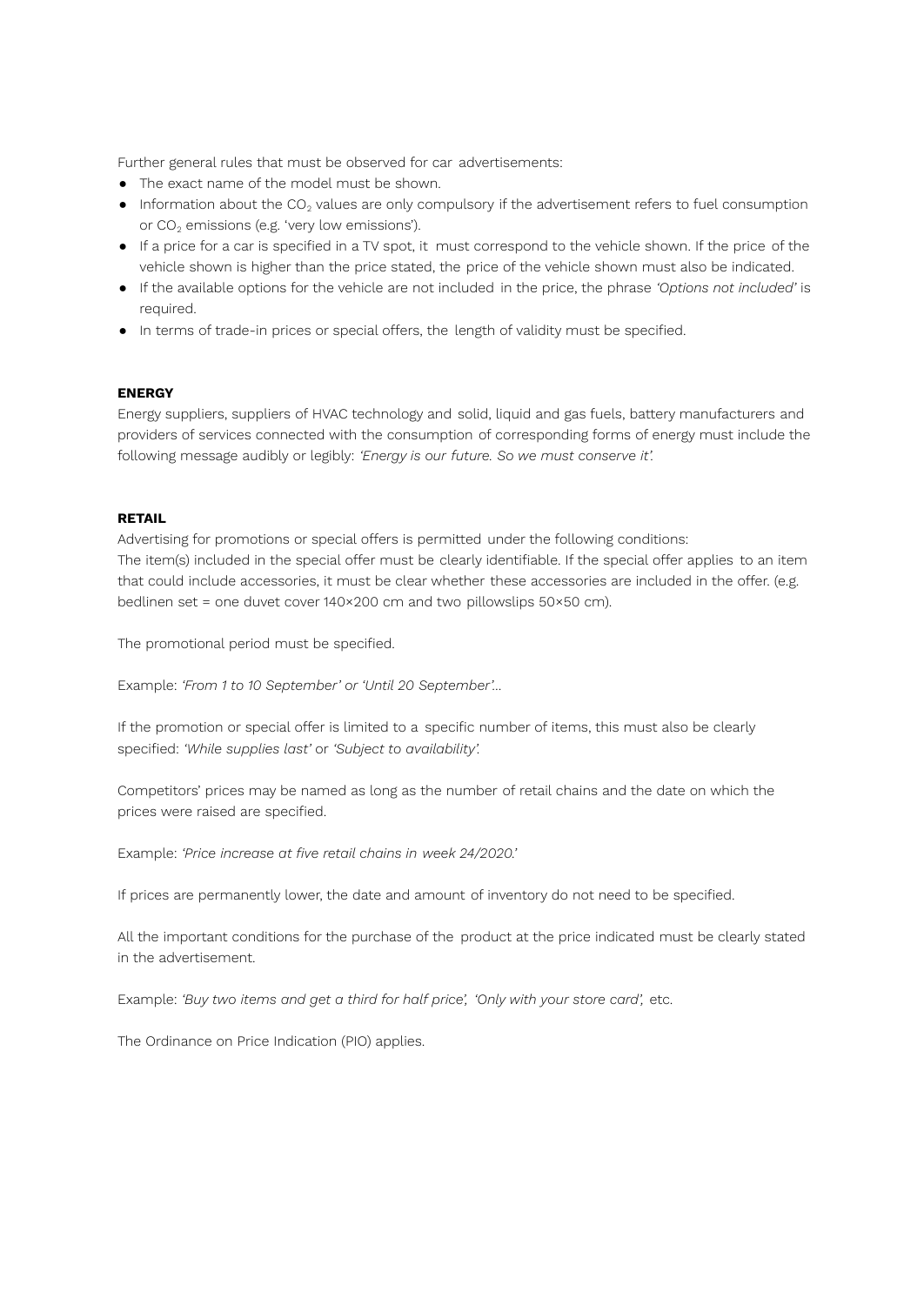# **CONTESTS**

A contest can be mentioned in a TV spot as long as no purchase is necessary. The complete phrase *'No purchase necessary to enter'* must be included.

All essential conditions of participation (duration, price, task, stages of the contest) must be specified.

#### **LOANS**

Details must be provided of the following 10 points if the TV spot specifies an interest rate:

- 1) Interest rate
- 2) Type of loan
- 3) Information about all costs included in the loan (fees, etc.)
- 4) Maximum loan amount
- 5) Annual interest amount
- 6) Loan duration
- 7) Total amount owed by the borrower
- 8) Monthly payments
- 9) Insurance costs (per month)
- 10) The following statement:

'A loan is a liability and must be repaid. Before taking out a loan, make sure that you are able to repay it.'

If the TV ad does not specify any figures (interest rate, maximum amount, etc.), it must include the following two messages:

*'Subject to approval of the loan application'* (or a similar/equivalent statement), and 'A loan is a liability and must be repaid. Before taking out a loan, make sure that you are able to repay it.'

#### **FOOD FOR BABIES AND YOUNG CHILDREN**

To advertise follow-on feed (food given to babies after weaning or in addition to baby food), one of the following health messages must be included:

- *● 'In addition to milk, children do not need any drinks other than water.'*
- *● 'Play and exercise are essential for your child's development.'*

#### **TOYS**

The written, visual or spoken description of toys may not give rise to any misperceptions of the properties of these toys (e.g. in terms of performance, speed, shelf life, durability, size).

If parts of the toy (e.g. batteries, colours, accessories) must be purchased separately, this must be clearly stated in the advertisement.

It must also include the statement *'works with batteries'* if the toy does not work mechanically.

# **VIDEO GAMES AND DVDS**

The advertisement must include the official Pan European Game Information (PEGI) age recommendation for the respective game. The logo must be clearly displayed in the ad.

For videos or DVDs, the information *'Minimum age of ... years'* must be included. The applicable programming and time restrictions for the spot in question must be observed.